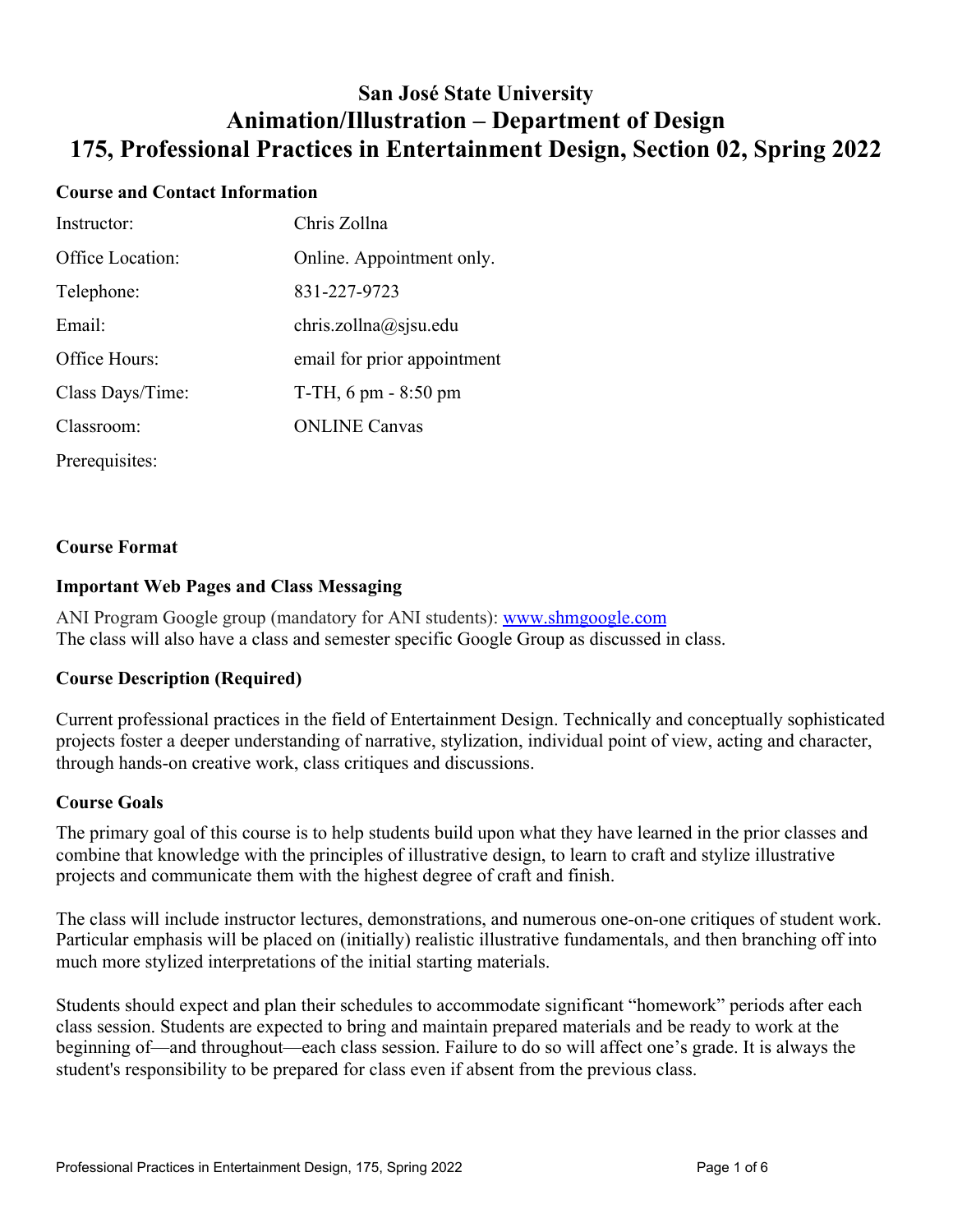For more detailed information about classroom activities, please refer to the handouts distributed for each project. (Available on the class Google Group.)

# **Course Learning Outcomes (CLO) (Required)**

Upon successful completion of this course, students will be able to:

- 1. Quickly, professionally, and efficiently convey a projects design intentions.
- 2. Analyze, digest, and emulate a design language developed by another artist or production. Utilize that same design language in original work in an innovative rather than imitative fashion.
- 3. Begin to develop an effective and idiosyncratic visual language for efficiently communicating visual ideas and concepts.
- 4. Solve complex illustrative projects requiring significant research, critical analysis, and high-level visual communication and design skills.
- 5. Self-manage their time, efforts, and skills while working on complex multi-stage projects in such a way as to meet all deadlines with acceptable work.
- 6. Self-evaluate their work, and their strengths and weaknesses as they relate to studying visual development.

# **Required Texts/Readings (Required)**

## **Textbook**

There is no required text for this course, however students are expected to consult various books, websites and blogs as needed to supplement their education.

## **Other Readings**

*How to Render, Scott Robertson, ISBN 978-193349283-4 How to Draw, Scott Robertson Color and Light: A Guide for the Realist Painter*, by James Gurney *Imaginative Realism: How to Paint What Doesn't Exist*, by James Gurney *Figure Drawing for All it's Worth*, Andrew Loomis, http://www.saveloomis.org *Framed Ink: Drawing and Composition for Visual Storytellers*, by Marcos Mateu-Mestre

## **Other technology requirements / equipment / material**

- A powerful laptop (should be able to easily handle large files in Photoshop, i.e.: large, high DPI files with many layers and large brushes.)
- Adobe Photoshop (free license available to SJSU students)
- A digital camera, preferably either a Digital SLR or access to one.
- Access to a high-quality, large format color printer. (11" x 17" recommended.)

## **Course Requirements and Assignments (Required)**

The primary goal of this course is to help students take what they learned in ANI 122 and ANI 123 about professional visual development processes and build on it—with successful students beginning to create work that is suitable for a professional visual development portfolio.

The class will include instructor lectures, demonstrations, and numerous one-on-one critiques of student work. Particular emphasis will be placed on moving beyond mere professional craftsmanship and technical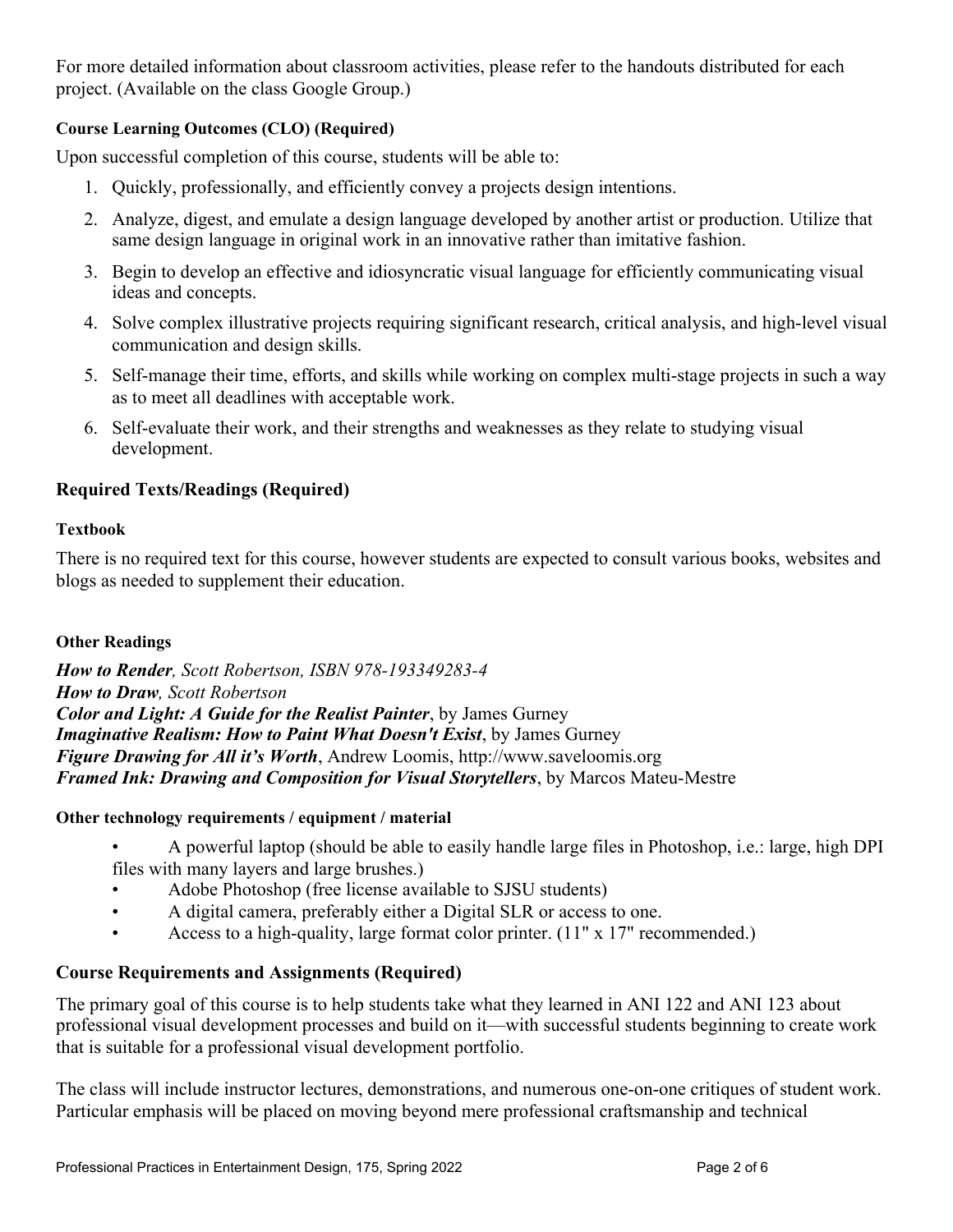competence, and towards more sophisticated and intellectual designs. Students will also be expected to work more independently with more intrinsic motivation and idiosyncratic approaches. At this level students are expected to be able to function as young, promising, professionals.

Students should expect and plan their schedules to accommodate significant "homework" periods after each class session. Students are expected to bring and maintain prepared materials and be ready to work at the beginning of—and throughout—each class session. Failure to do so will affect one's grade. It is always the student's responsibility to be prepared for class even if absent from the previous class.

Students will receive significant homework assignments every weekend, with smaller assignments between in-week sessions, and several assignments that will be completed *within* a given class. All assignments will be progressively and cumulatively building towards each of the course learning objectives. With the exception of the final project (15%) and classroom participation in critiques and lecture discussions (15%), each large assignment will comprise about 3% of the final grade, with in-week, and in-class assignments accounting for approximately 1%. (All of the above subject to change with fair notice via email.) A final critique will be held on the final exam day in the usual classroom at the time and date indicated by the university final exam schedule. Please consult the sjsu.com website to reserve those times in your calendar immediately.

For more detailed information about classroom activities, please refer to the handouts distributed for each weekly assignment. (Available on the class Google Group.)

"Success in this course is based on the expectation that students will spend, for each unit of credit, a minimum of 45 hours over the length of the course (normally three hours per unit per week) for instruction, preparation/studying, or course related activities, including but not limited to internships, labs, and clinical practice. Other course structures will have equivalent workload expectations as described in the syllabus."

## **Final Examination or Evaluation**

The final exam for this course will consist of a critique of a final project and the evaluation of a portfolio of classwork executed during the semester.

## **Grading Information (Required)**

Students will be held accountable for meeting all deadlines with acceptable work. Directions given in class and for assignments must be followed accurately or grades will be lowered accordingly. Late work will not be excepted unless the instructor has given prior approval. Students are responsible for completing all work assigned during any absences, and absent students must make arrangements for their work to be turned in (on due date) and criticism recorded, by another student. No extra credit projects will be accepted for this class.

Class participation will be assessed and includes active engagement in critiques, intelligent questioning, peer mentoring, and proactive learning behavior.

Obviously, the quality of the work, both conceptually and its final execution, is the primary component of the grade; but as mentioned above, the student's grade is also determined by their professional attitude, their conduct, their work ethic, and their ability to meet their deadlines and the educational challenges posed by the assignments. Above all, students are graded on the intelligence they demonstrate while they pursue, question, attempt, evaluate, struggle, succeed and/or fail at their assignments.

While it is technically possible to pass this class with a grade as low as a D-, students should be aware that grades below the "B" range demonstrate a concerning lack of effort and are not considered even marginally adequate for pursuing a career in the entertainment or game industries; they also forecast poor professional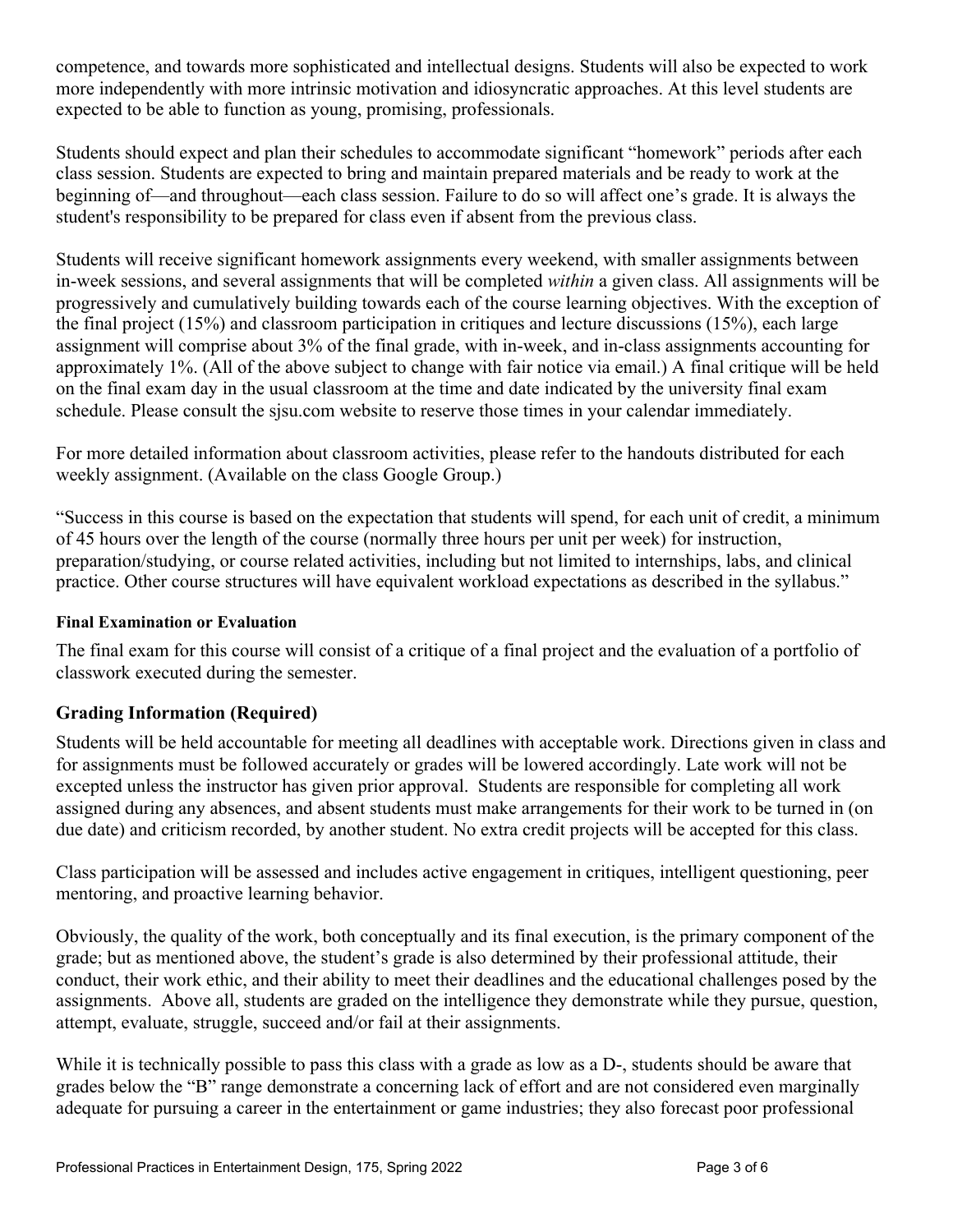prospects within our industry post-graduation. Students receiving grades of C+ or lower should therefore be on notice that their work as completed is barely adequate to graduate and better efforts are necessary if they are to pursue this field as a career. They may want to begin planning for a career path outside our industry.

Note that "All students have the right, within a reasonable time, to know their academic scores, to review their grade-dependent work, and to be provided with explanations for the determination of their course grades." See University Policy F13-1 at http://www.sjsu.edu/senate/docs/F13-1.pdf for more details. Grades may be reviewed privately at any time by arranging a meeting with the instructor. If you want to know your grade—ask.

Late work due to class absence, or any other reason, will not be accepted for grading without prior authorization from the instructor well in advance of deadlines and only for reasons that conform to professional standards. Students are responsible for completing all work assigned during any absences, and absent students must make arrangements for their work to be turned in (on due date) by another student. If an absentee student turns in work, they should make arrangements with another student to take notes for them in regards to criticisms they need to address.

Students should expect that some assignments will continue to receive criticism requiring further work on their part for several weeks, or even months, past the original deadline for the project. Failure to incorporate such changes into their work will result in the work being considered "unfinished" in regards to grading.

"Incomplete" grades are only given rarely, and only in the event of compelling personal or family emergencies and/or crises. If you do receive an incomplete you will have to complete the work on your own and have one year to submit all final materials for consideration or your grade will revert to an F.

Effort & Participation (critiques, peer collaboration, etc.) : 25% Final Portfolio: 75%

## **Determination of Grades**

- A statement of how grades will be determined for the course, including +/- grades if they are used.
- Extra credit options, if available.
- List of the percentage weight assigned to various class assignments.
- Penalty (if any) for late or missed work.

A grades indicate excellent work. B grades indicate above average work. C grades indicate average work. D grades indicate below average work. F grades are failing.

A plus =  $100\%$  to 97%  $A = 96\%$  to 93% A minus =  $92\%$  to  $90\%$ B plus =  $89\%$  to  $87\%$  $B = 86\%$  to 83% B minus =  $82\%$  to  $80\%$ C plus =  $79\%$  to  $77\%$  $C = 76\%$  to 73% C minus  $= 72\%$  to 70%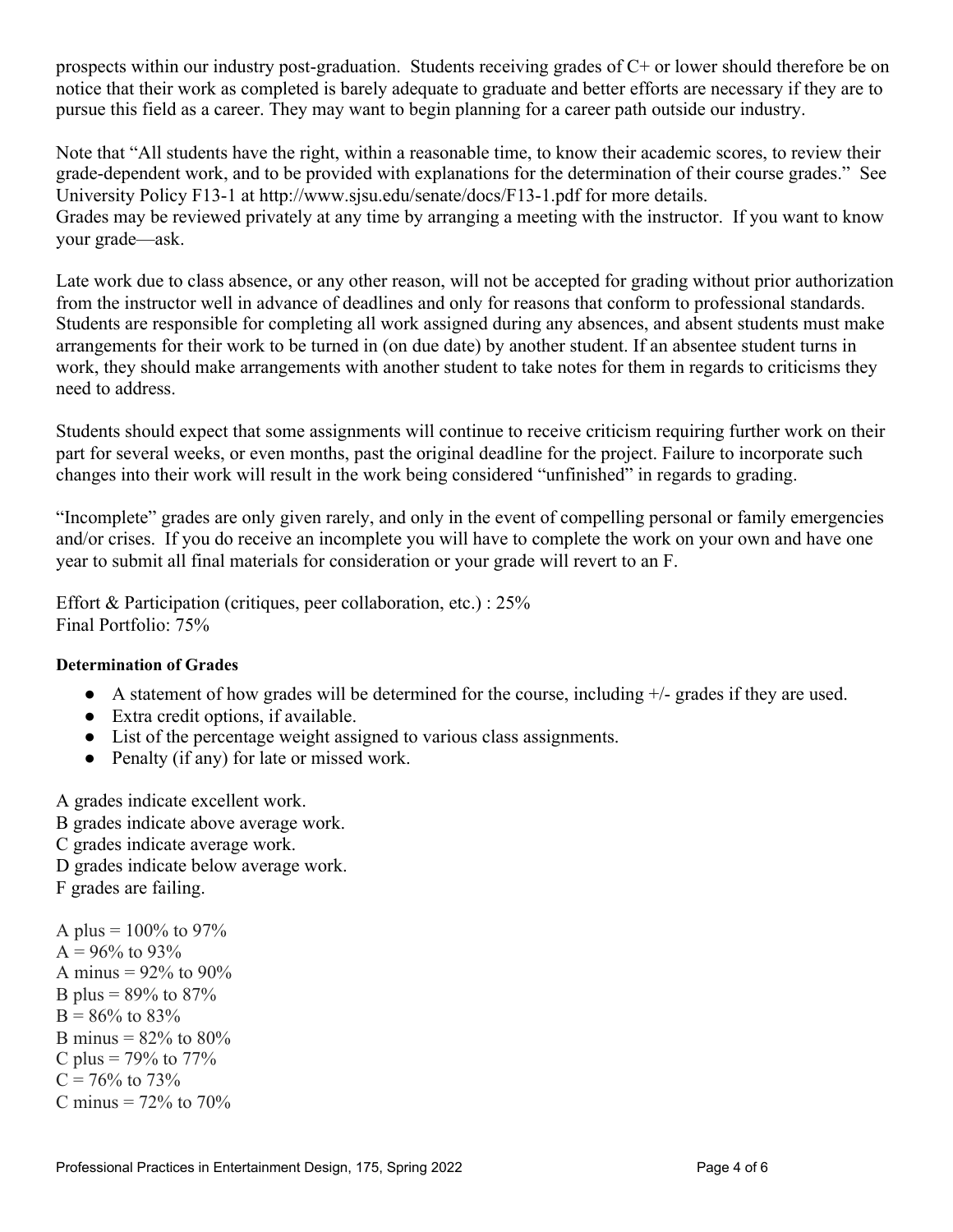D plus =  $69\%$  to  $67\%$  $D = 66\%$  to 63\% D minus =  $62\%$  to  $60\%$  $F = 59\%$  to  $0\%$ 

Students should expect and plan their schedules to accommodate significant "homework" periods after each class session. Students are expected to bring and maintain prepared materials and be ready to work at the beginning of—and throughout—each class session. Failure to do so will affect one's grade. It is always the student's responsibility to be prepared for class even if absent from the previous class.

Students will receive significant homework assignments every class, with potentially even assignments via email during the week. Several assignments may ultimately overlap at times.

A final critique will be held on the final exam day in the usual classroom at the time and date indicated by the university final exam schedule. Please consult the sjsu.com website to reserve those times in your calendar immediately.

## **Classroom Protocol**

All Animation/Illustration students are expected to conduct themselves in a professional manner at all times. See the bulleted list below for general program policies and expectations.

Whether in class or working after hours, students must respect the facilities and fellow students and are expected to present themselves and their work in a clean professional manner. Students will be held accountable for both classroom participation and contributing to the creation of a positive atmosphere for education.

Classes and events are to be treated as business appointments and students are expected to be in attendance, fully prepared, and on time. Fully prepared means having all necessary materials needed to work on class projects, having prepared according to instructions, and having made significant progress on assignments from the previous class. Failure to accomplish any of the above will significantly lower your grade.

The occasional absence is unremarkable, but if an absence is unavoidable, students are expected to notify the instructor immediately, and contact their peers to both turn in work on the due date and stay current with class assignments they may have missed.

Cell phones should be silent and should not be utilized during class unless otherwise directed. Students should refrain from eating food others can smell. At the end of classes, students are expected to leave the classroom cleaner than they found it, push in chairs, etc. During breaks and immediately before and after class, students should be conscious of the overall noise level in the room and try to minimize it in order to allow for the private instructor/student conversations that often occur.

Finally, students should maintain an awareness of the safety of their surroundings, belongings, and classmates. In particular, when working in the building and entering or leaving after hours, students should accompany one another in the interest of safety or call the University Police for an escort. Report any suspicious persons or behavior to the University police at 408-924-2222 or by picking up a blue emergency phone.

## **Animation/Illustration Program Policies**

● Students must arrive to class on time with materials ready to work.